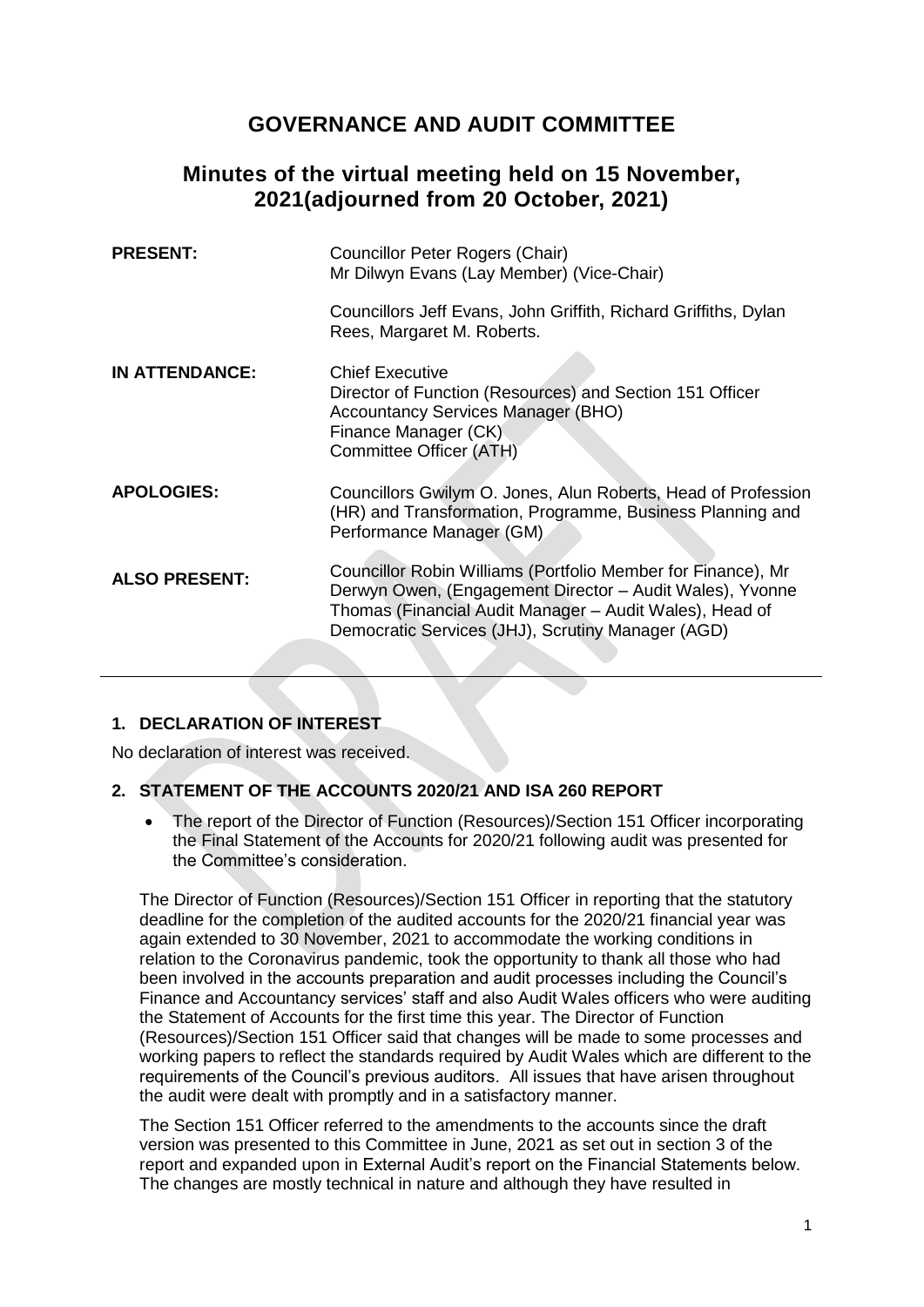adjustments to the income and expenditure account and balance sheet none have impacted on the Council Fund nor the Housing Revenue Account Balances. Where relevant, the notes to the accounts have been revised to reflect the amendments made within the body of the accounts and at the same time endeavours have been made to improve the quality of the notes and to delete those notes the auditors deem do not add value to the accounts. It is gratifying to be able to report in conclusion that the auditors' report confirms that the accounts have been properly prepared in accordance with legislative requirements and accounting standards and that they give a true and fair view of the Council's financial position as at 31 March, 2021.

- The report of the Head of Profession (HR) and Transformation incorporating the Annual Governance Statement for 2020/21 was presented for the Committee's consideration and endorsement. The Annual Governance Statement (the draft version of which was presented to the Committee for comment in June, 2021) seeks to provide assurance that the Council had in place appropriate arrangements for managing its business during the year and it will form part of the definitive 2020/21 Statement of the Accounts.
- The report of External Audit on the audit of the Financial Statements for 2020/21 (ISA 260 report) was presented for the Committee's consideration.

Mr Derwyn Owen, Audit Wales Engagement Director reported on the main findings from the audit of the Council's accounts for the 2020/21 financial year as follows -–

- That auditors can never provide complete assurance that accounts are correctly stated and work instead to a level of materiality. This level of materiality is set to try identify and correct misstatements that might otherwise cause a user of the accounts into being misled. For the 2020/21 audit the level of materiality was set at £2.663m. A lower materiality level was set for related party disclosures (£10,000) and Senior Officer Remuneration (£1,000).
- The Covid-19 pandemic has had, and continues to have a significant impact on all aspects of society. It is therefore testament to the commitment of the Council's accounts team that the accounts have been prepared in the face of the challenges posed by the pandemic. However, the pandemic has affected the audit and the main impacts are summarised in Exhibit 1 of the report and relate to the timetable, certification of the accounts which will again be done electronically this year, and conducting the audit approach and obtaining audit evidence which were achieved by adopting remote ways of working. Lessons learned for the audit process from the pandemic will continue to be reviewed including whether there are innovative practices that might be adopted in future to enhance that process.
- That it is the Auditor General's intention to issue an unqualified audit opinion on this year's accounts once the Council has provided a Letter of Representation based on that set out in Appendix 1 to the report. An unqualified opinion means there are no material concerns about any aspects of the accounts.
- The proposed audit report is set out in Appendix 2 to the report and confirms the independent auditor's view that the financial statements give a fair view of the financial positon of the Council as at 31 March, 2021 and that they have been properly prepared in accordance with legislative requirements and international accounting standards.
- There are no misstatements identified in the accounts which remain uncorrected.
- There were initially misstatements in the accounts that have now been corrected by management. These are set out with explanations in Appendix 3 to the report.
- That in the course of the audit, the auditors consider a number of matters relating to the accounts and report on any significant issues arising thereon; there were two matters arising in these areas this year with regard to the following –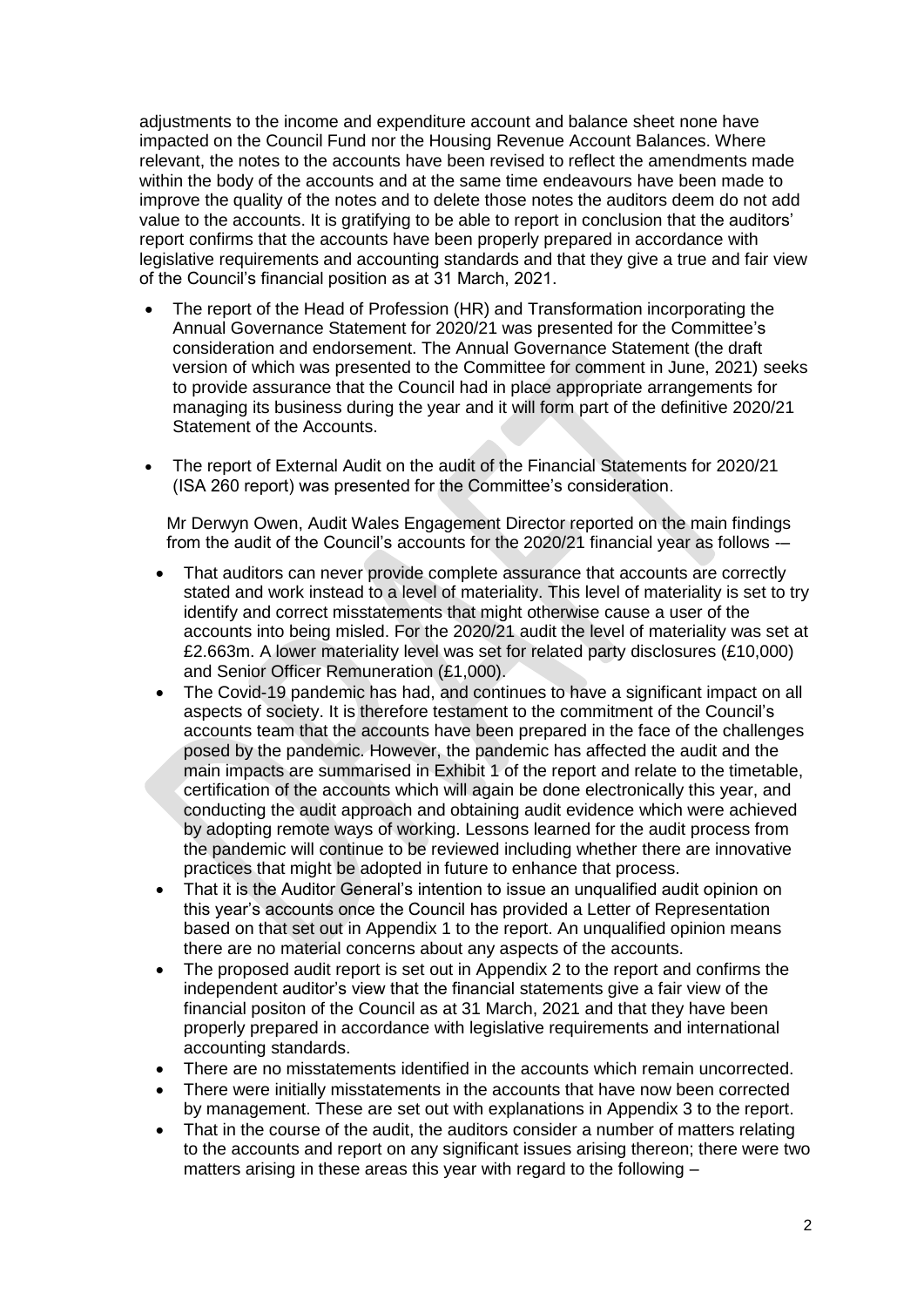- Streamlining the accounts the Council's 2020/21 Statement of Accounts is detailed and includes several disclosures that are below materiality and potentially do not require specific disclosure or contain excessive details. Authorities that have already taken steps to streamline have found that clearer and shorter accounts can be prepared to a high quality with less resource and reduce not just the time and effort taken to produce the end of year statement but also the time and effort taken to complete the external audit process. To enable this, some review of year end processes may be needed. Discussions held with officers have been positive with an indication that they recognise the importance of producing a more focused set of accounts in future years. Audit Wales will work closely with the Council to support the finance team in making the necessary changes ahead of the production of the 2021/22 accounts.
- Quality of draft accounts and working papers whilst it is acknowledged that the preparation of the 2020/21 accounts was adversely impacted by the absence of a key finance officer, the Council should take steps to further strengthen processes for the review of all working papers at pre-audit stage. This will improve the quality and consistency of information submitted and reduce the number of queries and the time take to conclude the audit. Finance staff should be credited for their willingness to establish a positive working relationship with Audit Wales staff and to improve processes, quality of the accounts and underlying records. Audit Wales will work with the Council over the coming months to build on this.
- That the recommendations made as set out in paragraphs 28 to 30 of the report reflect the findings above with regard to improving qualitative aspects of the accounts in relation to streamlining the accounts and strengthening the quality review process. Audit Wales intends to hold a post project learning exercise with key staff to further improve the accounts production and process in future years.

The Director of Function (Resources) and Section 151 Officer confirmed that the Finance Service and the Council accept the independent auditor's recommendations and will work with Audit Wales to implement those recommendations with the aim of improving the accounts production process for next year. Meeting the earlier closedown timetable is challenging and puts pressure on the Finance Service's staff to complete the process sooner with the potential for issues/queries to then emerge during the audit process, and whilst the reasoning for the earlier closedown is understood in order to ensure that less emphasis is placed on looking back and more on looking forward, achieving the dates is a challenge and makes the process more susceptible to error.

The Committee considered the information presented and made points as follows –

 As regards the changes to the accounts since the draft version was presented to Committee, it was noted that many of the previous year's figures contained in the table columns (i.e. the 2019/20 financial) year have been changed and in several instances the last digit has changed by 1; it was queried whether this is as a result of a rule change or rounding up and/or down exercise given that the materiality level is much higher and whether changes to the previous year's audited accounts have any implications for the 2020/21 accounts.

The Financial Audit Manager for Audit Wales clarified that some of the figures in the 2020/21 draft accounts did not tally with the published figures for the previous year's accounts leading to some changes being made during the audit. The Accountancy Services Manager in confirming this to be the case explained that the transfer of data between spreadsheets showed the figures to be incomplete and/or not matching and corrections were made to bring the figures into line with the final published accounts for 2019/20.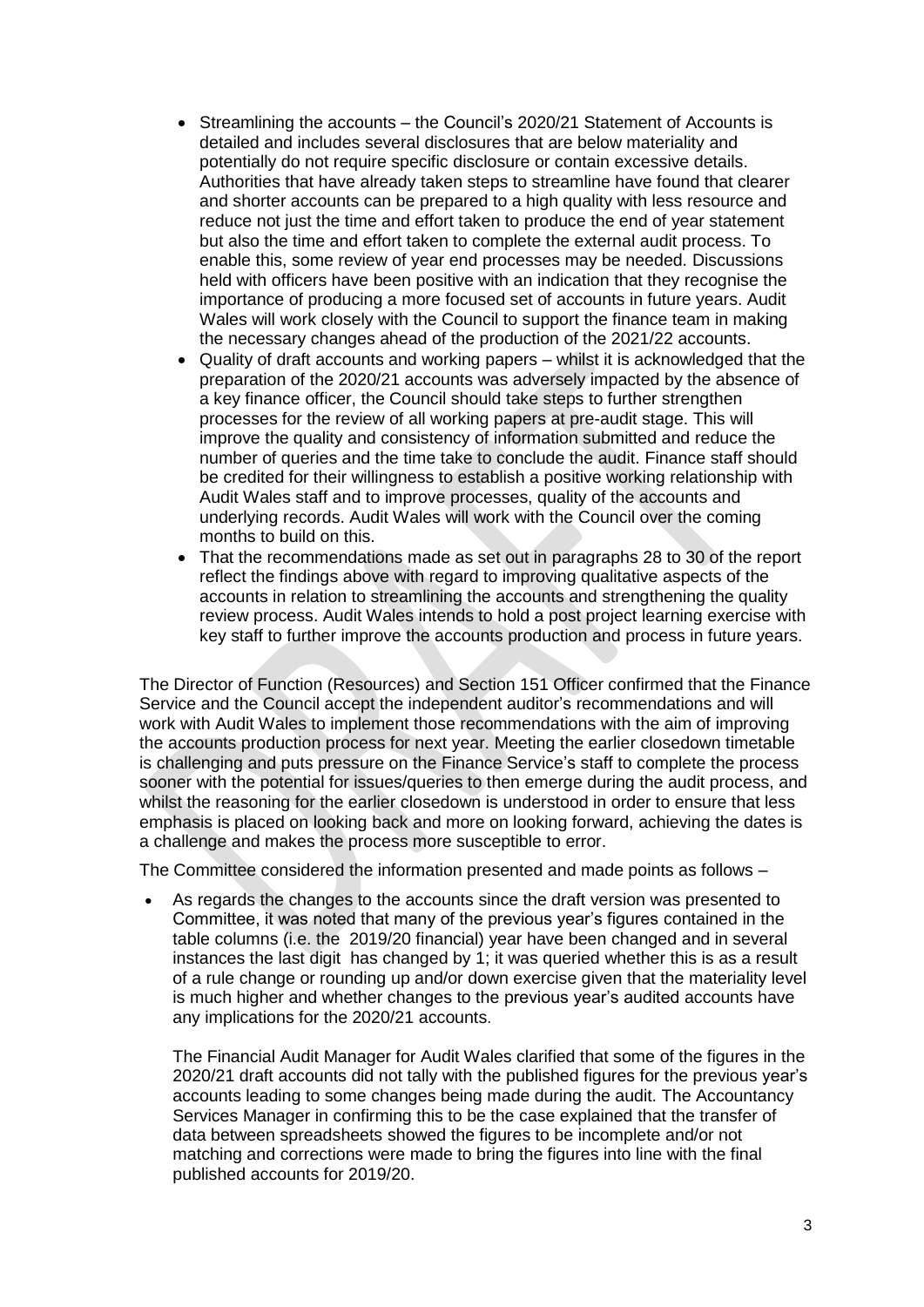With reference to related parties it was noted that payments made by the Council to the Betsi Cadwaladr University Health Board (BCUHB – a related party through common control by central government) for 2020/21 amounted to £1.189m and that £0.458m was owing at year end whilst receipts taken in by the Council from BCUHB came to £6.132m with £1.354m due from the related party at year end. The Committee wanted to know whether there were any issues in securing monies owed by BCUHB and the time taken for payment to be made.

The Director of Function (Resources)/Section 151 Officer advised that the accounts reflect the position at a specific point in time as at 31 March, 2021 and that this may have changed subsequently. Whilst there have been issues in the past around BCUHS's contribution to certain care costs which have applied to all the region's councils, agreement has since been reached with regard to what is payable in many such cases and much of the historic debt has been cleared. The Council has also improved and strengthened its own processes to ensure that agreements entered into with BCUHB for the provision of services are supported by documentary evidence. The Section 151 Officer confirmed that engagement and discourse with BCUHB on such matters have greatly improved with the Health Board asking for regular updates on the monies owing position, and that he was not aware of any issues having arisen in the past year with regard to settling the Health Board's bills.

 With reference to the changes from the draft version to the figures in the table under Note 14 (Taxation and Non Specific Grant Income). Whilst it was noted that the change in the non-domestic rates distribution (NDR) figure was £2.14m further clarity was sought with regard to changes to other figures in the table making a net change of £68k from the draft accounts

The Director of Function (Resources) and Section 151 Officer clarified that the main change had been the division between the Non Domestic Rates (NDR) distribution and the Revenue Support Grant (RSG) consequent on the recalculation which Welsh Government had to make to reflect the decrease in the NDR funds which Welsh Government receives and the increased contribution which it then had to make to the Revenue Support Grant. There may have been other smaller changes identified by the audit impacting on the Council Tax income and/or Capital Grant figures in the table at Note 14. The Finance Service Manager clarified that the £68k net change figure can be attributed to the treatment of a Welsh Government grant relating to NDR.

Mr Derwyn Owen Wales Audit advised that all the main changes between the draft unaudited accounts and the final audited accounts are set out in Appendix 3 of the independent auditors' ISA 260 report where it is also acknowledged that a number of other less significant amendments (below the level of materiality) and disclosure updates have been made as a result of the auditors' work.

 Given the intention to simplify the accounts reference was made to the tables under Note 28 (Cash Flow from Operating Activities) and Note 29 (Cash Flow from Investing Activities). It was noted that the Table at Note 28 although it refers to cash flow from operating activities also incorporates an adjustment for cash flow from investing activities which is then reversed out in the table in Note 29 which it was felt adds confusion rather than clarity to the accounts.

The Director of Function (Resources) and Section 151 Officer in acknowledging the point made advised that the cash flow statement at Note 28 is set out according to a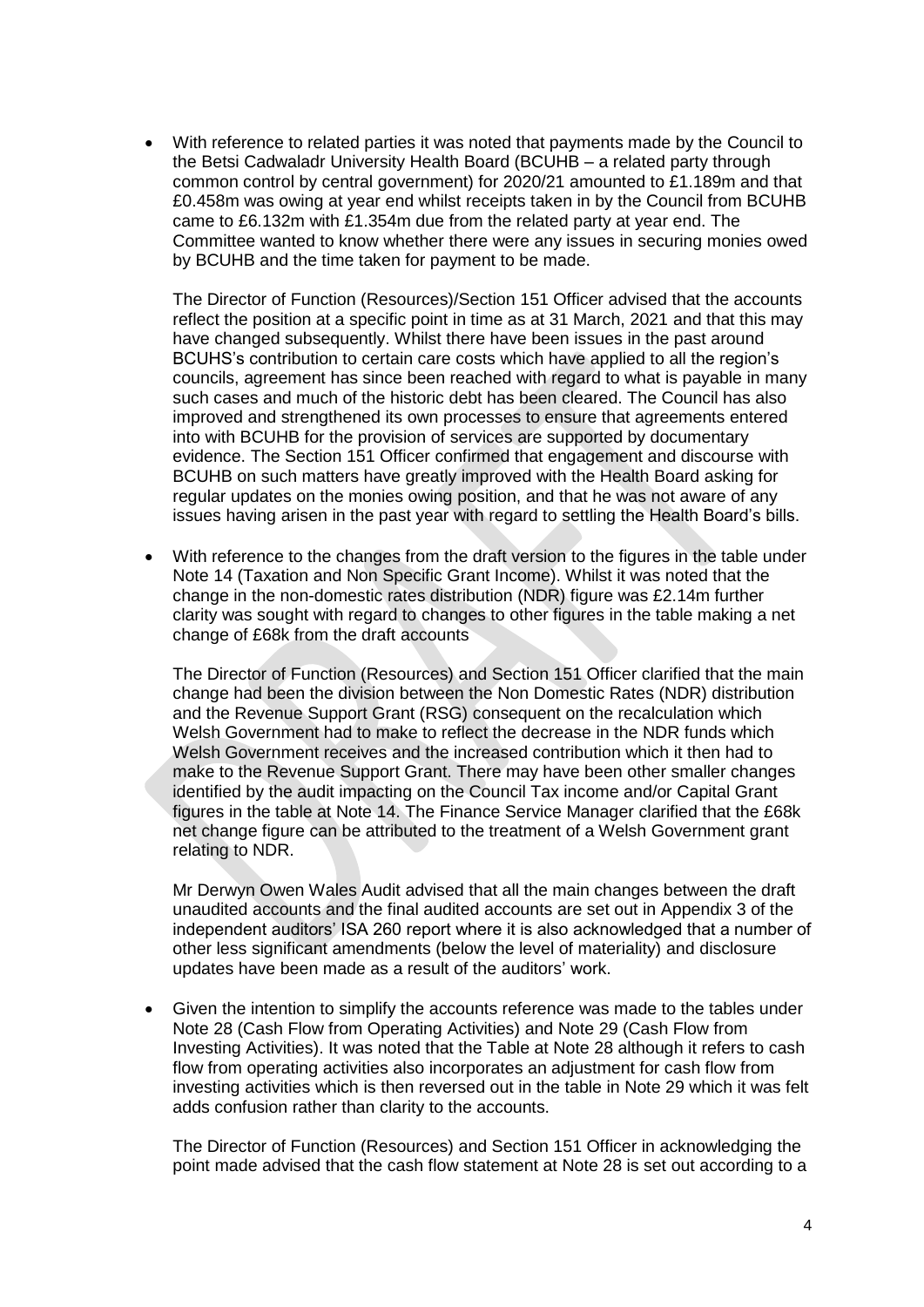historic format and is an example of the kind of areas that will be looked at in the drive to simplify and clarify the accounts.

- It was noted that in the table for Revenue Grants received in advance at page 63 of the accounts the reference to North East Wales Ambition Board needs to be amended to read North Wales Economic Ambition Board.
- In light of the change of external auditor and the change of approach/views in terms of the accounts preparation process it was suggested that it might be beneficial for the Committee to meet with Audit Wales separately to gain more insight into the idea of streamlining the accounts and to better understand what has changed as regards practice and expectations form the Council's previous auditors.

Mr Derwyn Owen advised that Audit Wales would be happy to meet with Members of that is what they wish. The streamlining concept comes from CIPFA which has recognised that local authority accounts have become lengthy and complicated and is encouraging councils across both England and Wales to review the quantity of notes included in the accounts and to consider whether they add value. What is included in the accounts is a local decision, and Wales Audit is happy to engage in that conversation with the Council over the coming months after which it may be appropriate to meet with the Committee to ensure that Members are satisfied with the elements of the accounts if any, that are being proposed for removal from next year's Statement. As regards the change of auditors, the audit has been conducted on the same basis as in previous years which is in accordance with international auditing standards as is required.

The Director of Function (Resources) and Section 15 Officer that the Council is happy to look at ways of reducing the volume of the accounts and to make them more accessible to the reader as they have become increasingly cumbersome and complex in recent years making them difficult for the public to understand which undermines their value and purpose. However, streamlining applies not only to the contents of the accounts but also to the internal processes by which the accounts are produced and information obtained, thereby making the subsequent audit process easier as well.

It was further suggested that in light of the changes in the composition of Governance and Audit committees in Wales coming into effect in April next year as a result of new legislation, a meeting between Members of the Committee and Audit Wales should be postponed until after the May, 2022 local government elections when Audit Wales might then be asked to hold a virtual training seminar on a regional basis to accommodate the needs of new committee members.

### **It was resolved –**

- **To recommend acceptance of the Final Statement of the Accounts for 2020/21 to the Full Council.**
- **To endorse the Annual Governance Statement for 2020/21 and to refer the Statement to the Full Council for approval and to the Leader of the Council and the Chief Executive for their signatures.**
- **To note External Audit's Report on the Financial Statements for 2020/21.**

**NO ADDITIONAL ACTION WAS PROPOSED**